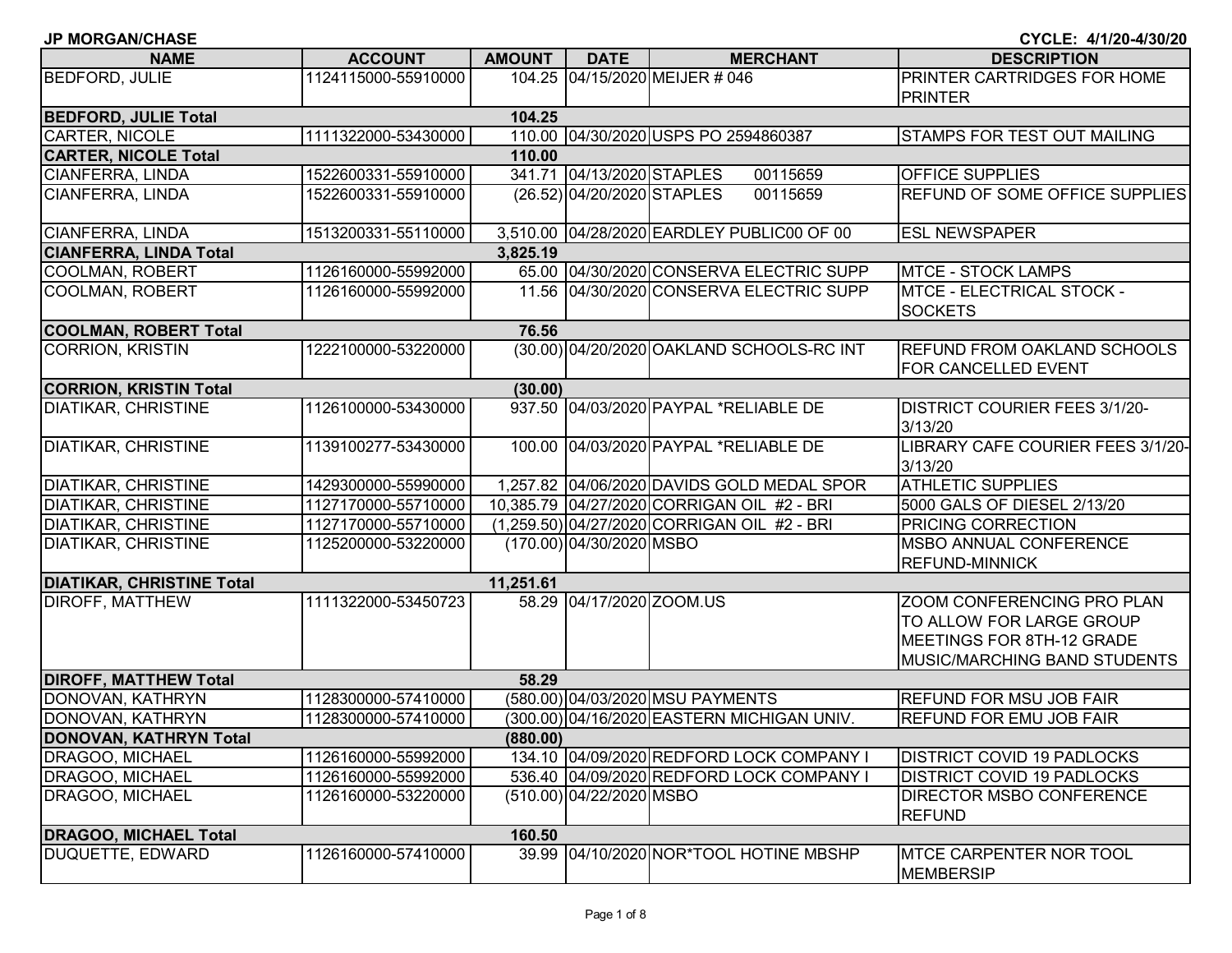| <b>JP MORGAN/CHASE</b>        |                     |               |                          |                                           | CYCLE: 4/1/20-4/30/20                                                                     |
|-------------------------------|---------------------|---------------|--------------------------|-------------------------------------------|-------------------------------------------------------------------------------------------|
| <b>NAME</b>                   | <b>ACCOUNT</b>      | <b>AMOUNT</b> | <b>DATE</b>              | <b>MERCHANT</b>                           | <b>DESCRIPTION</b>                                                                        |
| <b>DUQUETTE, EDWARD Total</b> |                     | 39.99         |                          |                                           |                                                                                           |
| GORDON, BRIAN                 | 1429300000-54910000 |               |                          | 49.99 04/06/2020 GAMECHANGER MEDIA, INC   | BASEBALL/SOFTBALL PROGRAM                                                                 |
| <b>GORDON, BRIAN Total</b>    |                     | 49.99         |                          |                                           |                                                                                           |
| <b>HENDERSON, BETH</b>        | 1125200000-53220000 |               | (340.00) 04/21/2020 MSBO |                                           | ANNUAL CONFERENCE REFUND                                                                  |
| <b>HENDERSON, BETH Total</b>  |                     | (340.00)      |                          |                                           |                                                                                           |
| <b>HOLLY, SHEILA</b>          | 1123100000-53220000 |               |                          | (35.00) 04/13/2020 OAKLAND SCHOOLS-RC INT | <b>OCSBA DINNER MEETING</b><br>CANCELLATION, MARY ANN RONEY,<br><b>FOR MARCH 18, 2020</b> |
| <b>HOLLY, SHEILA</b>          | 1123100000-53220000 |               |                          | (35.00) 04/13/2020 OAKLAND SCHOOLS-RC INT | <b>OCSBA DINNER MEETING</b><br>CANCELLATION, DANIELLE RUSKIN,<br>FOR MARCH 18, 2020       |
| <b>HOLLY, SHEILA</b>          | 1123100000-53220000 |               |                          | (35.00) 04/13/2020 OAKLAND SCHOOLS-RC INT | <b>OCSBA DINNER MEETING</b><br>CANCELLATION, BOBBIE MURPHY,<br><b>FOR MARCH 18, 2020</b>  |
| <b>HOLLY, SHEILA</b>          | 1123100000-53220000 |               |                          | (270.00) 04/22/2020 MICHIGANASS           | <b>MASB CBA SESSIONS</b><br>CANCELLATION, KATHY HOOD,<br>APRIL 25 AND MAY 15, 2020        |
| <b>HOLLY, SHEILA Total</b>    |                     | (375.00)      |                          |                                           |                                                                                           |
| <b>HOSKINS, DIANE</b>         | 2929625301-57920000 |               |                          | 15.63 04/10/2020 SAMSCLUB.COM             | TO BE REIMBURSED - PERSONAL<br><b>PURCHASE ERROR</b>                                      |
| <b>HOSKINS, DIANE</b>         | 1513200331-55210000 |               |                          | 9.39 04/20/2020 AMAZON.COM*TB8Y91243      | <b>ELA BOOK</b>                                                                           |
| <b>HOSKINS, DIANE</b>         | 1513200331-55210000 |               |                          | 147.63 04/20/2020 AMZN MKTP US*6A2A18033  | <b>ELA BOOKS</b>                                                                          |
| <b>HOSKINS, DIANE</b>         | 1513200331-55110000 |               |                          | 79.25 04/20/2020 AMZN MKTP US*IW51Q7C73   | <b>ESL CLASS SUPPLIES</b>                                                                 |
| <b>HOSKINS, DIANE</b>         | 1513200331-55110000 |               |                          | 34.98 04/20/2020 AMZN MKTP US*M53296S83   | <b>ESL CLASS SUPPLIES</b>                                                                 |
| <b>HOSKINS, DIANE</b>         | 1513200331-55210000 |               |                          | 33.82 04/20/2020 AMZN MKTP US*S706S4B53   | <b>FUTURES ESL BOOK</b>                                                                   |
| <b>HOSKINS, DIANE</b>         | 1513200331-55210000 |               |                          | 44.00 04/20/2020 SP * CONSTITUTION STUD   | HISTORY POCKET CONSTITUTION<br><b>BOOKS</b>                                               |
| <b>HOSKINS, DIANE</b>         | 1513200331-55210000 |               |                          | 145.47 04/21/2020 AMAZON.COM*HA6HA2XC3    | <b>ELA BOOKS</b>                                                                          |
| <b>HOSKINS, DIANE</b>         | 1513200331-55210000 |               |                          | 124.35 04/21/2020 AMAZON.COM*NJ7VJ03X3    | <b>ELA BOOKS</b>                                                                          |
| <b>HOSKINS, DIANE</b>         | 1513200331-55210000 |               |                          | 17.32 04/21/2020 AMAZON.COM*UH95R2UU3     | <b>ELA BOOKS</b>                                                                          |
| <b>HOSKINS, DIANE</b>         | 1513200331-55210000 |               |                          | 809.84 04/21/2020 AMAZON.COM*XI0FQ8V63    | <b>ELA BOOKS</b>                                                                          |
| <b>HOSKINS, DIANE</b>         | 1513200331-55110000 |               |                          | 155.80 04/21/2020 AMZN MKTP US*7J6407013  | <b>ESL CLASSROOM</b>                                                                      |
| <b>HOSKINS, DIANE</b>         | 1513200331-55210000 |               |                          | 18.08 04/22/2020 AMAZON.COM*514598813     | <b>ELA BOOKS</b>                                                                          |
| <b>HOSKINS, DIANE</b>         | 1513200331-55210000 |               |                          | 105.65 04/22/2020 AMAZON.COM*VJ46F44V3    | <b>ELA BOOKS</b>                                                                          |
| HOSKINS, DIANE                | 1522600331-55910000 |               |                          | 59.99 04/22/2020 SMILEBOX, INC            | <b>OFFICE SUPPLIES CARD</b>                                                               |
| <b>HOSKINS, DIANE</b>         | 1522600331-55910000 |               |                          | 77.03 04/22/2020 STAPLS7230990751000001   | <b>OFFICE SUPPLIES - INK</b>                                                              |
| <b>HOSKINS, DIANE</b>         | 1522600331-55910000 |               |                          | 32.51 04/22/2020 STAPLS7230990751000002   | OFFICE SUPPPLIES - INK                                                                    |
| <b>HOSKINS, DIANE</b>         | 1513200331-55210000 |               |                          | 46.95 04/23/2020 AMAZON.COM*I10FS4AW3     | <b>ELA BOOKS</b>                                                                          |
| <b>HOSKINS, DIANE</b>         | 1513200331-55210000 |               |                          | 97.35 04/23/2020 AMAZON.COM*OC4Q49XO3     | <b>ELA BOOKS</b>                                                                          |
| <b>HOSKINS, DIANE</b>         | 1513200331-55210000 |               |                          | 119.85 04/24/2020 AMAZON.COM*5E27P8D03    | <b>ELA BOOKS</b>                                                                          |
| <b>HOSKINS, DIANE</b>         | 1513200331-55210000 |               |                          | 36.16 04/24/2020 AMAZON.COM*W123A9AU3     | <b>ELA BOOKS</b>                                                                          |
| <b>HOSKINS, DIANE</b>         | 1513200331-55210000 |               |                          | 131.85 04/24/2020 AMAZON.COM*YX2L82QR3    | <b>ELA BOOKS</b>                                                                          |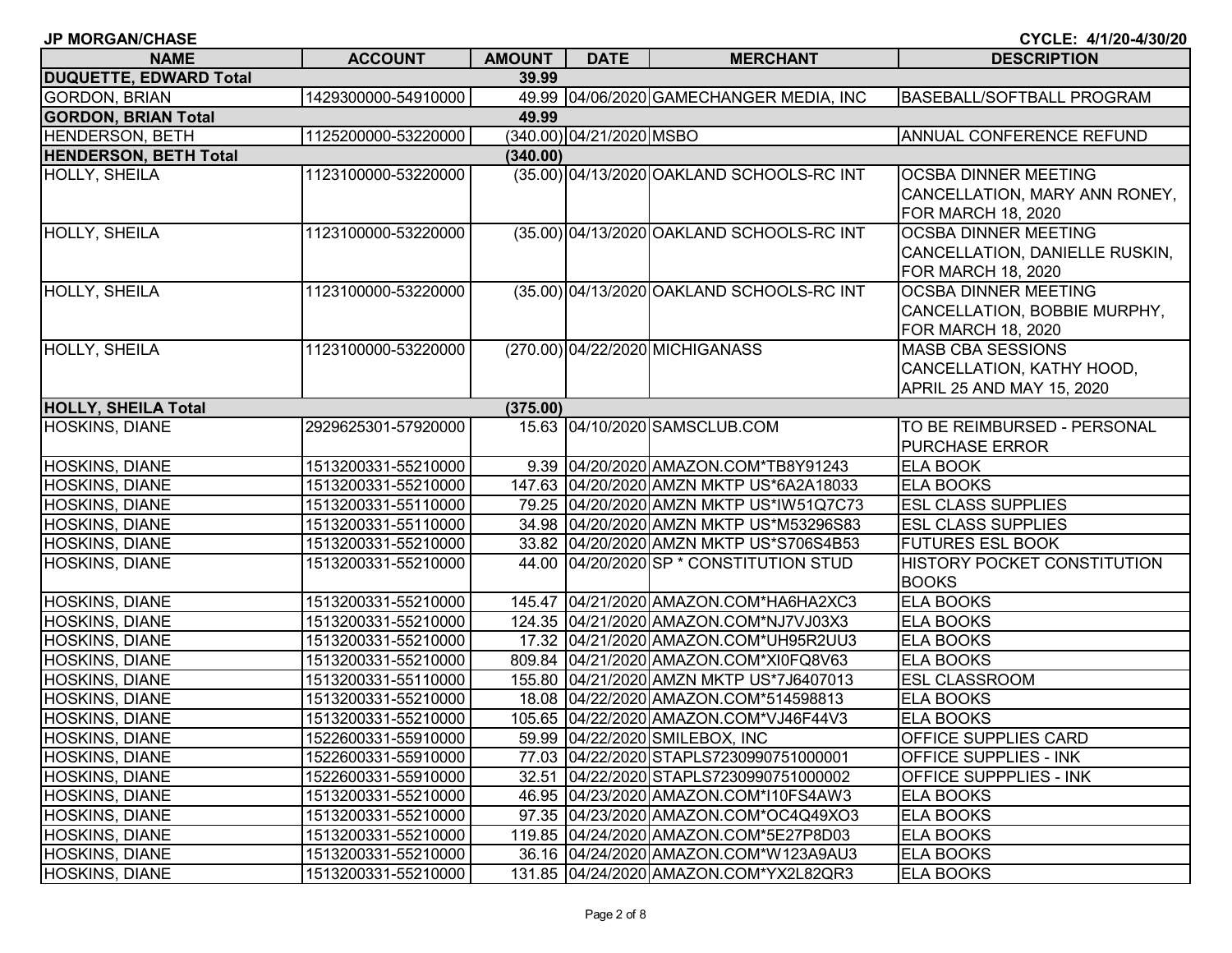| <b>JP MORGAN/CHASE</b> |  |
|------------------------|--|
|                        |  |

| <b>NAME</b>                 | <b>ACCOUNT</b>      | AMOUNT   | <b>DATE</b>                 | <b>MERCHANT</b>                           | <b>DESCRIPTION</b>                                                                                                                                     |
|-----------------------------|---------------------|----------|-----------------------------|-------------------------------------------|--------------------------------------------------------------------------------------------------------------------------------------------------------|
| HOSKINS, DIANE              | 1513200331-55210000 |          |                             | 8.66 04/29/2020 AMAZON.COM*3C39Q4R63      | <b>ELA BOOKS</b>                                                                                                                                       |
| <b>HOSKINS, DIANE</b>       | 1522600331-55910000 |          |                             | 25.38 04/29/2020 STAPLS7230990751000003   | OFFICE SUPPLY BETTE INK                                                                                                                                |
| <b>HOSKINS, DIANE</b>       | 1513200331-55210000 |          |                             | 34.64 04/30/2020 AMAZON.COM*X57UA0Q63     | <b>ELA BOOKS</b>                                                                                                                                       |
| <b>HOSKINS, DIANE Total</b> |                     | 2,411.58 |                             |                                           |                                                                                                                                                        |
| JANTZ, ANGELA               | 2929615275-57920000 |          |                             | (40.00) 04/20/2020 OAKLAND SCHOOLS-RC INT | REFUND OF OS CLASS REGISTERED<br>FOR KIM TAYLOR (MEDIA) AND<br><b>JOANNE NORTH (ART)</b>                                                               |
| <b>JANTZ, ANGELA Total</b>  |                     | (40.00)  |                             |                                           |                                                                                                                                                        |
| <b>JOB, STACEY</b>          | 1335100000-53220553 |          |                             | 76.00 04/09/2020 APPELBAUM TRAINING INS   | <b>CARE TRAINING</b>                                                                                                                                   |
| <b>JOB, STACEY Total</b>    |                     | 76.00    |                             |                                           |                                                                                                                                                        |
| LALONDE, LUCAS              | 1129900000-55990000 |          |                             | (13.05) 04/30/2020 SAWSTOP LLC            | <b>REPAIR PART FOR SCENE SHOP</b><br><b>TABLE SAW REFUND</b>                                                                                           |
| <b>LALONDE, LUCAS Total</b> |                     | (13.05)  |                             |                                           |                                                                                                                                                        |
| <b>MATSON, MELISSA</b>      | 1722100000-53450614 |          |                             | 183.32 04/03/2020 IRECEIVABLES            | QUESTIONBANK PHYSICS ONLINE<br><b>SOFTWARE RENEWAL</b>                                                                                                 |
| <b>MATSON, MELISSA</b>      | 1722200000-53450611 |          |                             | 3,424.12 04/08/2020 IRECEIVABLES          | <b>DESTINY DISTRICT MEMBER</b><br><b>TEXTBOOK LICENSE RENEWAL</b>                                                                                      |
| <b>MATSON, MELISSA</b>      | 1122500000-53450000 |          |                             | 6,253.40 04/08/2020 IRECEIVABLES          | <b>DESTINY DISTRICT MEMBER</b><br>TEXTBOOK, LIBRARY LICENSE, AND<br><b>TITLEPEEK ONLINE SERVICE</b><br><b>RENEWAL</b>                                  |
| <b>MATSON, MELISSA</b>      | 1128200000-53450000 |          | 4,766.96 04/10/2020 ZOOM.US |                                           | 1 YEAR ZOOM LICENSES FOR NCSD<br>ADMINISTRATORS AND ASSISTANTS<br>(CONTINUITY OF LEARNING PLAN) -<br><b>SALES TAX EXPENSE TO BE</b><br><b>REFUNDED</b> |
| <b>MATSON, MELISSA</b>      | 1122500000-55990000 |          |                             | 5,174.40 04/15/2020 PAYPAL *KAJEET INC    | KAJEET DISTANCE LEARNING<br><b>BUNDLES (CONTINUITY OF</b><br><b>LEARNING PLAN)</b>                                                                     |
| <b>MATSON, MELISSA</b>      | 1722114000-53220611 |          |                             | (162.00) 04/16/2020 HILTON GARDEN INN     | REFUND OF LODGING FOR MACUL<br>CONFERENCE (CAROLYN CHANEY) -<br>MACUL CONFERENCE                                                                       |
| <b>MATSON, MELISSA</b>      | 1128200000-53430000 |          |                             | 1,600.00 04/21/2020 PRINTNOLOGY INC       | POSTAGE FOR DISTRICT CLP<br>MAILING PACKETS W/SURVEY<br>(CONTINUITY OF LEARNING PLAN)                                                                  |
| <b>MATSON, MELISSA</b>      | 1711322000-53450651 |          |                             | 12,550.00 04/22/2020 MICHIGAN VIRTUAL U   | MICHIGAN VIRTUAL COURSEWORK<br>(NOVI HIGH SCHOOL) - 2ND<br><b>SEMESTER 2019/20</b>                                                                     |
| <b>MATSON, MELISSA</b>      | 1711322000-53450611 |          |                             | 3,225.00 04/22/2020 MICHIGAN VIRTUAL U    | MICHIGAN VIRTUAL COURSEWORK<br>(NOVI HIGH SCHOOL) - 2ND<br>SEMESTER 2019/20                                                                            |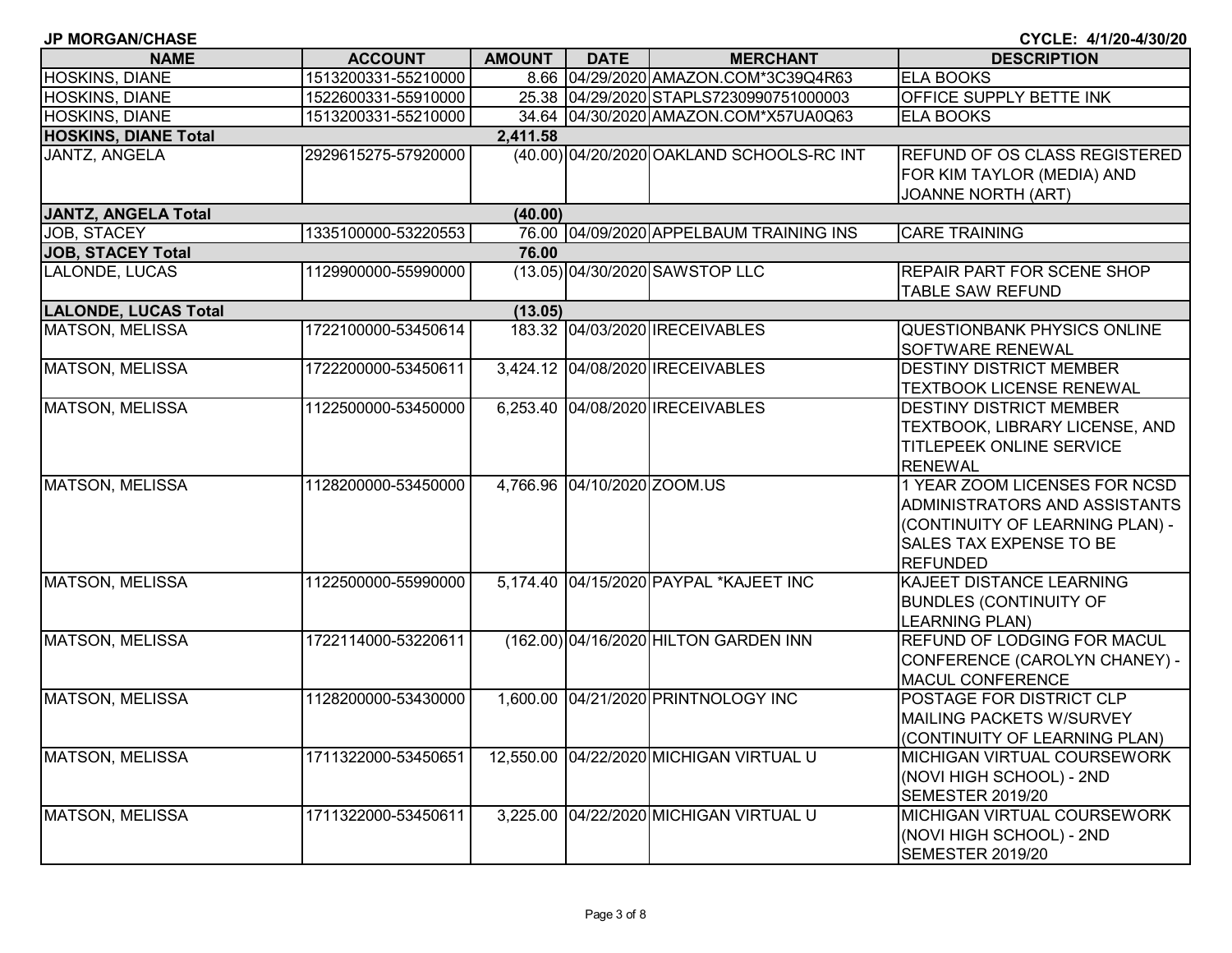| <b>NAME</b>                     | <b>ACCOUNT</b>      | <b>AMOUNT</b> | <b>DATE</b> | <b>MERCHANT</b>                            | <b>DESCRIPTION</b>                  |
|---------------------------------|---------------------|---------------|-------------|--------------------------------------------|-------------------------------------|
| <b>MATSON, MELISSA</b>          | 1728200000-53610000 |               |             | 7,360.12 04/24/2020 PRINTNOLOGY INC        | PRINTING EXPENSES FOR DISTRICT      |
|                                 |                     |               |             |                                            | MAILING PACKETS (CONTINUITY OF      |
|                                 |                     |               |             |                                            | <b>LEARNING PLAN)</b>               |
| <b>MATSON, MELISSA Total</b>    |                     | 44,375.32     |             |                                            |                                     |
| MCDOUGALL, BARBARA              | 1429300000-55990000 |               |             | 15.49 04/09/2020 CVS/PHARMACY #08108       | PURCHASED MOUSE FOR LAPTOP          |
| <b>MCDOUGALL, BARBARA Total</b> |                     | 15.49         |             |                                            |                                     |
| OAKES, ROBERT                   | 1126118000-54120000 |               |             | 39.06 04/16/2020 ETNA DISTRIBUTORS, LLC    | NM5 HOT WATER HEATER REPAIR         |
| OAKES, ROBERT                   | 1126118000-54120000 |               |             | 105.48 04/16/2020 GRAINGER                 | NM5 HOT WATER HEATER REPAIR         |
| <b>OAKES, ROBERT Total</b>      |                     | 144.54        |             |                                            |                                     |
| PATEL, SHAILEE                  | 1212218194-55110000 |               |             | 10.59 04/21/2020 AMAZON.COM*792QI9TK3      | <b>CORE SKILLS MATHEMATIC /</b>     |
|                                 |                     |               |             |                                            | <b>STUDENT WORKBOOKS</b>            |
| PATEL, SHAILEE                  | 1212218194-55110000 |               |             | 10.59 04/22/2020 AMAZON.COM*2F56W8CC3      | <b>CORE SKILLS MATHEMATIC /</b>     |
|                                 |                     |               |             |                                            | <b>STUDENT WORKBOOKS</b>            |
| PATEL, SHAILEE                  | 1212218194-55110000 |               |             | 10.59 04/22/2020 AMAZON.COM*9A6NE0X93      | <b>CORE SKILLS MATHEMATIC /</b>     |
|                                 |                     |               |             |                                            | <b>STUDENT WORKBOOKS</b>            |
| PATEL, SHAILEE                  | 1212218194-55110000 |               |             | 10.59 04/22/2020 AMAZON.COM*DV1PA80G3      | <b>CORE SKILLS MATHEMATIC /</b>     |
|                                 |                     |               |             |                                            | <b>STUDENT WORKBOOKS</b>            |
| <b>PATEL, SHAILEE</b>           | 1212218194-55110000 |               |             | 10.59 04/22/2020 AMAZON.COM*MG87410G1      | <b>CORE SKILLS MATHEMATIC /</b>     |
|                                 |                     |               |             |                                            | <b>STUDENT WORKBOOKS</b>            |
| PATEL, SHAILEE                  | 1212218194-55110000 |               |             | 10.59 04/22/2020 AMAZON.COM*N97CQ6WS3      | <b>CORE SKILLS MATHEMATIC /</b>     |
|                                 |                     |               |             |                                            | <b>STUDENT WORKBOOKS</b>            |
| PATEL, SHAILEE                  | 1212218194-55110000 |               |             | 10.59 04/22/2020 AMAZON.COM*NV8ZJ8KN3      | <b>CORE SKILLS MATHEMATIC /</b>     |
|                                 |                     |               |             |                                            | <b>STUDENT WORKBOOKS</b>            |
| PATEL, SHAILEE                  | 1212218194-55110000 |               |             | 10.59 04/22/2020 AMAZON.COM*TM8IU8NQ3      | <b>CORE SKILLS MATHEMATIC /</b>     |
|                                 |                     |               |             |                                            | <b>STUDENT WORKBOOKS</b>            |
| PATEL, SHAILEE                  | 1212218194-55110000 |               |             | 10.59 04/23/2020 AMAZON.COM*926DO2C03      | <b>CORE SKILLS MATHEMATIC /</b>     |
|                                 |                     |               |             |                                            | <b>STUDENT WORKBOOKS</b>            |
| PATEL, SHAILEE                  | 1212218194-55110000 |               |             | 10.59 04/23/2020 AMAZON.COM*EA6YM04N3      | <b>CORE SKILLS MATHEMATIC /</b>     |
|                                 |                     |               |             |                                            | <b>STUDENT WORKBOOKS</b>            |
| PATEL, SHAILEE                  | 1212218194-55110000 |               |             | 10.59 04/23/2020 AMAZON.COM*G03KF43G3      | <b>CORE SKILLS MATHEMATIC /</b>     |
|                                 |                     |               |             |                                            | <b>STUDENT WORKBOOKS</b>            |
| PATEL, SHAILEE                  | 1212218194-53220000 |               |             | 1,665.00 04/24/2020 THE MASTER TEACHER     | PARAPRO COVID-19 PANDEMIC           |
|                                 |                     |               |             |                                            | <b>TRAINING</b>                     |
| <b>PATEL, SHAILEE Total</b>     |                     | 1,781.49      |             |                                            |                                     |
| <b>POHLONSKI, EMILY</b>         | 2929622190-57920000 |               |             | (700.00) 04/10/2020 HARD ROCK HOUSTON R    | <b>REIMBURSEMENT FOR DEPOSIT ON</b> |
|                                 |                     |               |             |                                            | CANCELLED DINNER FOR HOSA ILC       |
| <b>POHLONSKI, EMILY</b>         | 2929622190-57920000 |               |             | 119.00 04/20/2020 AMAZON PRIME*TO4W980S3   | YEARLY AMAZON PRIME                 |
|                                 |                     |               |             |                                            | <b>MEMBERSHIP FOR HOSA</b>          |
| <b>POHLONSKI, EMILY Total</b>   |                     | (581.00)      |             |                                            |                                     |
| <b>REICHLEY, CARRIE</b>         | 2929618219-57920000 |               |             | 5,147.11 04/02/2020 FOLLETT SCHOOL SOLUTIO | <b>BOOKS FOR MEDIA CENTER</b>       |
| <b>REICHLEY, CARRIE</b>         | 2929618219-57920000 | 5,322.80      |             | 04/02/2020 FOLLETT SCHOOL SOLUTIO          | <b>BOOKS FOR MEDIA CENTER</b>       |
| <b>REICHLEY, CARRIE Total</b>   |                     | 10,469.91     |             |                                            |                                     |

**JP MORGAN/CHASE**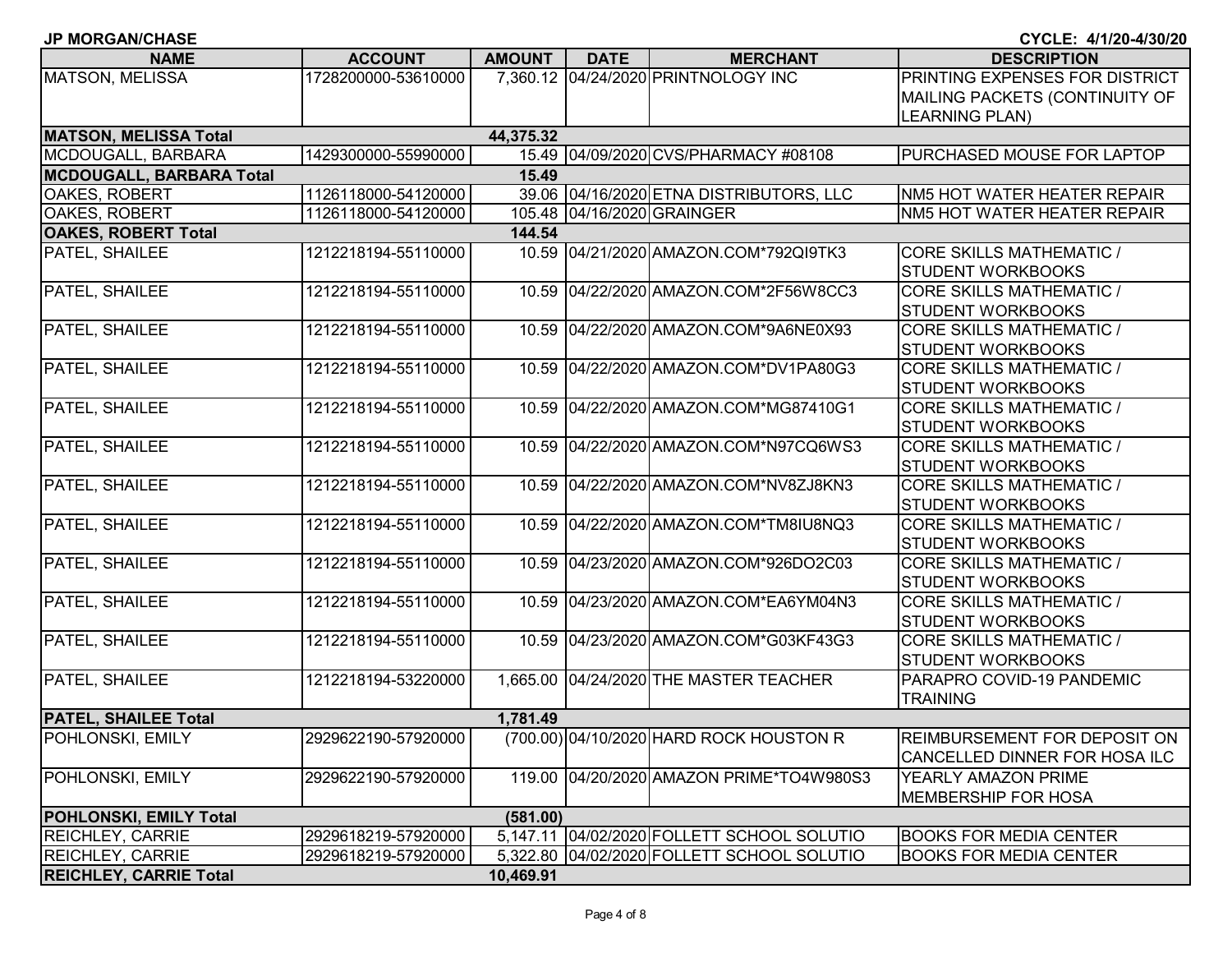| RONNING, ADAM<br>04/21/2020 J.W. PEPPER<br><b>MULTIPLE INVOICES FOR</b><br>2929620239-57920000<br>445.43<br>SHEET/ONLINE MUSIC USED FOR<br>SOLO AND ENSEMBLE, BAND<br>FESTIVAL, AND ONLINE LEARNING<br><b>RONNING, ADAM Total</b><br>445.43 | <b>NAME</b>               | <b>ACCOUNT</b>      | <b>AMOUNT</b> | <b>DATE</b> | <b>MERCHANT</b> | <b>DESCRIPTION</b>                       |
|---------------------------------------------------------------------------------------------------------------------------------------------------------------------------------------------------------------------------------------------|---------------------------|---------------------|---------------|-------------|-----------------|------------------------------------------|
|                                                                                                                                                                                                                                             |                           |                     |               |             |                 |                                          |
|                                                                                                                                                                                                                                             |                           |                     |               |             |                 |                                          |
|                                                                                                                                                                                                                                             |                           |                     |               |             |                 |                                          |
|                                                                                                                                                                                                                                             |                           |                     |               |             |                 |                                          |
|                                                                                                                                                                                                                                             |                           |                     |               |             |                 |                                          |
| (125.00) 04/07/2020 RVT*SALINE AREA SCHOOL                                                                                                                                                                                                  | <b>RUTKOWSKI, MELANIE</b> | 1637100776-53220748 |               |             |                 | REFUND FOR CANCELLED                     |
|                                                                                                                                                                                                                                             |                           |                     |               |             |                 | CONFERENCE FOR CI IN THE MITTEN          |
| (BRIGITTE LAFFERY AT CATHOLIC                                                                                                                                                                                                               |                           |                     |               |             |                 |                                          |
| CENTRAL)                                                                                                                                                                                                                                    |                           |                     |               |             |                 |                                          |
| RUTKOWSKI, MELANIE<br>(20.00) 04/10/2020 OAKLAND SCHOOLS-RC INT<br>1722118000-53220611                                                                                                                                                      |                           |                     |               |             |                 | <b>CANCELLATION FOR DEVELOPING &amp;</b> |
|                                                                                                                                                                                                                                             |                           |                     |               |             |                 | ASSESSING FACT FLUENCY- KELLY            |
| <b>ARNOLD</b>                                                                                                                                                                                                                               |                           |                     |               |             |                 |                                          |
| <b>RUTKOWSKI, MELANIE</b><br>(20.00) 04/10/2020 OAKLAND SCHOOLS-RC INT<br>1722111000-53220611                                                                                                                                               |                           |                     |               |             |                 | CANCELLATION FOR DEVELOPING &            |
| <b>ASSESSING FACT FLUENCY-</b>                                                                                                                                                                                                              |                           |                     |               |             |                 |                                          |
| <b>BRIEANNA CUMMINGS</b>                                                                                                                                                                                                                    |                           |                     |               |             |                 |                                          |
| RUTKOWSKI, MELANIE<br>(20.00) 04/10/2020 OAKLAND SCHOOLS-RC INT<br>1722114000-53220611                                                                                                                                                      |                           |                     |               |             |                 | <b>CANCELLATION FOR DEVELOPING &amp;</b> |
| ASSESSING FACT FLUENCY-                                                                                                                                                                                                                     |                           |                     |               |             |                 |                                          |
| <b>STEPHANIE GEISE</b>                                                                                                                                                                                                                      |                           |                     |               |             |                 |                                          |
| RUTKOWSKI, MELANIE<br>1722120000-53220611<br>(20.00) 04/10/2020 OAKLAND SCHOOLS-RC INT                                                                                                                                                      |                           |                     |               |             |                 | <b>CANCELLATION FOR DEVELOPING &amp;</b> |
| ASSESSING FACT FLUENCY-                                                                                                                                                                                                                     |                           |                     |               |             |                 |                                          |
| <b>CAROLYN KIDDER</b>                                                                                                                                                                                                                       |                           |                     |               |             |                 |                                          |
| RUTKOWSKI, MELANIE<br>1722100000-53220611<br>(20.00) 04/10/2020 OAKLAND SCHOOLS-RC INT                                                                                                                                                      |                           |                     |               |             |                 | <b>CANCELLATION FOR DEVELOPING &amp;</b> |
| ASSESSING FACT FLUENCY- LISA                                                                                                                                                                                                                |                           |                     |               |             |                 |                                          |
| <b>LAPORTE</b>                                                                                                                                                                                                                              |                           |                     |               |             |                 |                                          |
| <b>RUTKOWSKI, MELANIE</b><br>1722113000-53220611<br>(20.00) 04/10/2020 OAKLAND SCHOOLS-RC INT                                                                                                                                               |                           |                     |               |             |                 | CANCELLATION FOR DEVELOPING &            |
|                                                                                                                                                                                                                                             |                           |                     |               |             |                 | ASSESSING FACT FLUENCY- KATIE            |
| <b>MIS</b>                                                                                                                                                                                                                                  |                           |                     |               |             |                 |                                          |
| (20.00) 04/10/2020 OAKLAND SCHOOLS-RC INT<br><b>RUTKOWSKI, MELANIE</b><br>1722112000-53220611                                                                                                                                               |                           |                     |               |             |                 | <b>CANCELLATION FOR DEVELOPING &amp;</b> |
|                                                                                                                                                                                                                                             |                           |                     |               |             |                 | ASSESSING FACT FLUENCY- KATIE            |
| <b>WALKER</b>                                                                                                                                                                                                                               |                           |                     |               |             |                 |                                          |
| <b>RUTKOWSKI, MELANIE</b><br>(20.00) 04/13/2020 OAKLAND SCHOOLS-RC INT<br>1722115000-53220611                                                                                                                                               |                           |                     |               |             |                 | <b>CANCELLATION FOR DEVELOPING &amp;</b> |
| ASSESSING FACT FLUENCY- LISA                                                                                                                                                                                                                |                           |                     |               |             |                 |                                          |
| <b>SEARS</b>                                                                                                                                                                                                                                |                           |                     |               |             |                 |                                          |
| <b>RUTKOWSKI, MELANIE</b><br>1722118000-53220611<br>(60.00) 04/15/2020 OAKLAND SCHOOLS-RC INT                                                                                                                                               |                           |                     |               |             |                 | CANCELLATION OF DISC LITERACY            |
| IN THE SECONDARY CLASSROOM                                                                                                                                                                                                                  |                           |                     |               |             |                 |                                          |
| FOR A. ALSPAUGH, C. KIDON, M.                                                                                                                                                                                                               |                           |                     |               |             |                 |                                          |
| TURCHI, R. VOLLMER                                                                                                                                                                                                                          |                           |                     |               |             |                 |                                          |
| <b>RUTKOWSKI, MELANIE Total</b><br>(345.00)                                                                                                                                                                                                 |                           |                     |               |             |                 |                                          |
| 9.99 04/17/2020 APPLE.COM/BILL<br>SOUTHWORTH, ANGELA<br>1111220706-55910000<br>PASSING TIME MUSIC                                                                                                                                           |                           |                     |               |             |                 |                                          |
| <b>SOUTHWORTH, ANGELA Total</b><br>9.99<br>THEOPHELIS, ANASTASIA<br>1221400000-55110021<br>(251.22) 04/06/2020 AWL*PEARSON EDUCATION<br><b>REFUND FROM PEARSON - THEY</b>                                                                   |                           |                     |               |             |                 |                                          |
| <b>HAD CHARGED US ADDITIONAL</b>                                                                                                                                                                                                            |                           |                     |               |             |                 |                                          |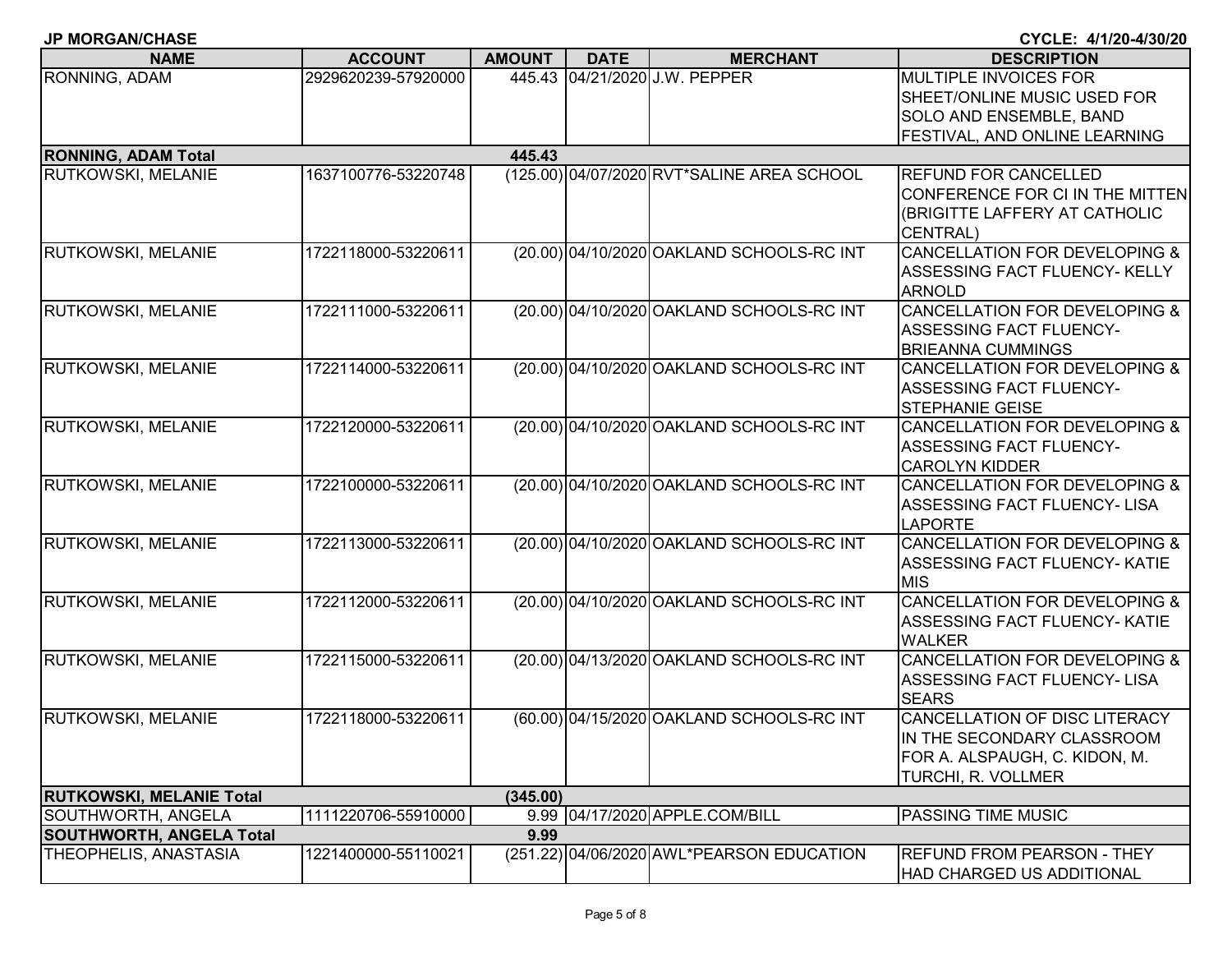| <b>ACCOUNT</b>      | <b>AMOUNT</b> | <b>DATE</b>          |
|---------------------|---------------|----------------------|
|                     | (251.22)      |                      |
| 1111324511-53220000 |               | $(140.00)$ 04/13/202 |
|                     |               |                      |
| 1111324511-53220000 | 75.00         | 04/20/20             |
|                     |               |                      |
| 1122600511-55910000 | 63.50         | 04/22/202            |
|                     | (1.50)        |                      |
| 1126160000-53450000 | 110.00        | 04/01/202            |
| 1126118000-54110000 | 1,525.70      | 04/08/202            |
| 1126118000-54110000 | 1,469.45      | 04/08/202            |
| 1126122000-54110000 | 1,136.07      | 04/08/202            |
|                     |               |                      |

| <b>NAME</b>                 | <b>ACCOUNT</b>      | <b>AMOUNT</b> | <b>DATE</b>               | <b>MERCHANT</b>                            | <b>DESCRIPTION</b>                                                      |  |  |
|-----------------------------|---------------------|---------------|---------------------------|--------------------------------------------|-------------------------------------------------------------------------|--|--|
| THEOPHELIS, ANASTASIA Total |                     | (251.22)      |                           |                                            |                                                                         |  |  |
| TIMMER, SANDRA              | 1111324511-53220000 |               | (140.00) 04/13/2020 MACAE |                                            | <b>REFUND FOR BOB STEEH MACAE</b><br><b>SPRING INSTITUTE CONFERENCE</b> |  |  |
|                             |                     |               |                           |                                            | FEE                                                                     |  |  |
| <b>TIMMER, SANDRA</b>       | 1111324511-53220000 |               | 75.00 04/20/2020 MACAE    |                                            | <b>MACAE WEBINAR TRAINING FOR</b><br><b>ERIN CROUSON. 3 CLASSES</b>     |  |  |
| TIMMER, SANDRA              | 1122600511-55910000 |               |                           | 63.50 04/22/2020 WALMART.COM               | <b>PRINTER INK</b>                                                      |  |  |
| <b>TIMMER, SANDRA Total</b> |                     | (1.50)        |                           |                                            |                                                                         |  |  |
| <b>TURNER, NANCY</b>        | 1126160000-53450000 |               |                           | 110.00 04/01/2020 ARC LAKESIDE BLUEPRINT   | <b>IMTCE SKYSITE MONTHLY FEE</b>                                        |  |  |
| <b>TURNER, NANCY</b>        | 1126118000-54110000 |               |                           | 1,525.70 04/08/2020 DE-CAL INC             | NM5 BOILER CSD-1 AND PM TESTING                                         |  |  |
| <b>TURNER, NANCY</b>        | 1126118000-54110000 |               |                           | 1,469.45 04/08/2020 DE-CAL INC             | NM6 BOILER CSD-1 AND PM TESTING                                         |  |  |
| TURNER, NANCY               | 1126122000-54110000 |               |                           | 1,136.07 04/08/2020 DE-CAL INC             | HS BACKFLOW TESTING FROM 9/3/19                                         |  |  |
| <b>TURNER, NANCY</b>        | 1126101000-54110000 |               |                           | 3,595.64 04/08/2020 DE-CAL INC             | <b>ESB BACKFLOW REPAIR FROM DEC</b><br>2019                             |  |  |
| <b>TURNER, NANCY</b>        | 1126120000-54110000 |               |                           | 852.05 04/08/2020 DE-CAL INC               | <b>MS BACKFLOW TESTING FROM</b><br>9/3/19                               |  |  |
| <b>TURNER, NANCY</b>        | 1126114000-54110000 |               |                           | 568.03 04/08/2020 DE-CAL INC               | PV BACKFLOW TESTING FROM 9/3/19                                         |  |  |
| <b>TURNER, NANCY</b>        | 1126111000-54110000 |               |                           | 568.03 04/08/2020 DE-CAL INC               | VO BACKFLOW TESTING FROM<br>9/3/19                                      |  |  |
| <b>TURNER, NANCY</b>        | 1126113000-54110000 |               |                           | 473.36 04/08/2020 DE-CAL INC               | <b>NW BACKFLOW TESTING FROM</b><br>9/3/19                               |  |  |
| TURNER, NANCY               | 1126112000-54110000 |               |                           | 284.02 04/08/2020 DE-CAL INC               | OH BACKFLOW TESTING FROM<br>9/3/19                                      |  |  |
| <b>TURNER, NANCY</b>        | 1126118000-54110000 |               |                           | 568.03 04/08/2020 DE-CAL INC               | <b>NM BACKFLOW TESTING FROM</b><br>9/3/19                               |  |  |
| <b>TURNER, NANCY</b>        | 1126115000-54110000 |               |                           | 757.38 04/08/2020 DE-CAL INC               | <b>DF BACKFLOW TESTING FROM 9/3/19</b>                                  |  |  |
| <b>TURNER, NANCY</b>        | 1126170000-54110000 |               |                           | 94.67 04/08/2020 DE-CAL INC                | TRANS BACKFLOW TESTING FROM<br>9/3/19                                   |  |  |
| <b>TURNER, NANCY</b>        | 1126101000-54110000 |               |                           | 94.67 04/08/2020 DE-CAL INC                | <b>ESB BACKFLOW TESTING FROM</b><br>9/3/19                              |  |  |
| <b>TURNER, NANCY</b>        | 1126152000-54110000 |               |                           | 378.69 04/08/2020 DE-CAL INC               | <b>ECEC BACKFLOW TESTING FROM</b><br>9/3/19                             |  |  |
| <b>TURNER, NANCY</b>        | 1126160000-57410000 |               |                           | 1,875.00 04/09/2020 ARCH ENVIRONMENTAL GRO | AHERA COMPLIANCE SERVICES JAN<br>THRU JUNE 2020                         |  |  |
| <b>TURNER, NANCY</b>        | 1126100000-54910829 |               |                           | 2,754.28 04/09/2020 ARCH ENVIRONMENTAL GRO | <b>DISTRICT STORM WATER MGT</b>                                         |  |  |
| <b>TURNER, NANCY</b>        | 1126600000-54910000 |               |                           | 4,161.00 04/09/2020 SONITROL GREAT LAKES M | <b>DISTRICT BUILDING SECURITY</b>                                       |  |  |
| <b>TURNER, NANCY</b>        | 1126160000-54130000 |               |                           | 255.90 04/10/2020 NAPA AUTO M-2            | <b>MTCE VEHICLE MAINTENANCE</b>                                         |  |  |
| <b>TURNER, NANCY</b>        | 1126160000-55730000 |               |                           | 42.11 04/10/2020 NAPA AUTO M-2             | <b>MTCE VEHICLE PARTS</b>                                               |  |  |
| <b>TURNER, NANCY</b>        | 1126122000-55990000 |               |                           | 198.40 04/14/2020 LEONARDS SYRUPS          | HS POOL CO2                                                             |  |  |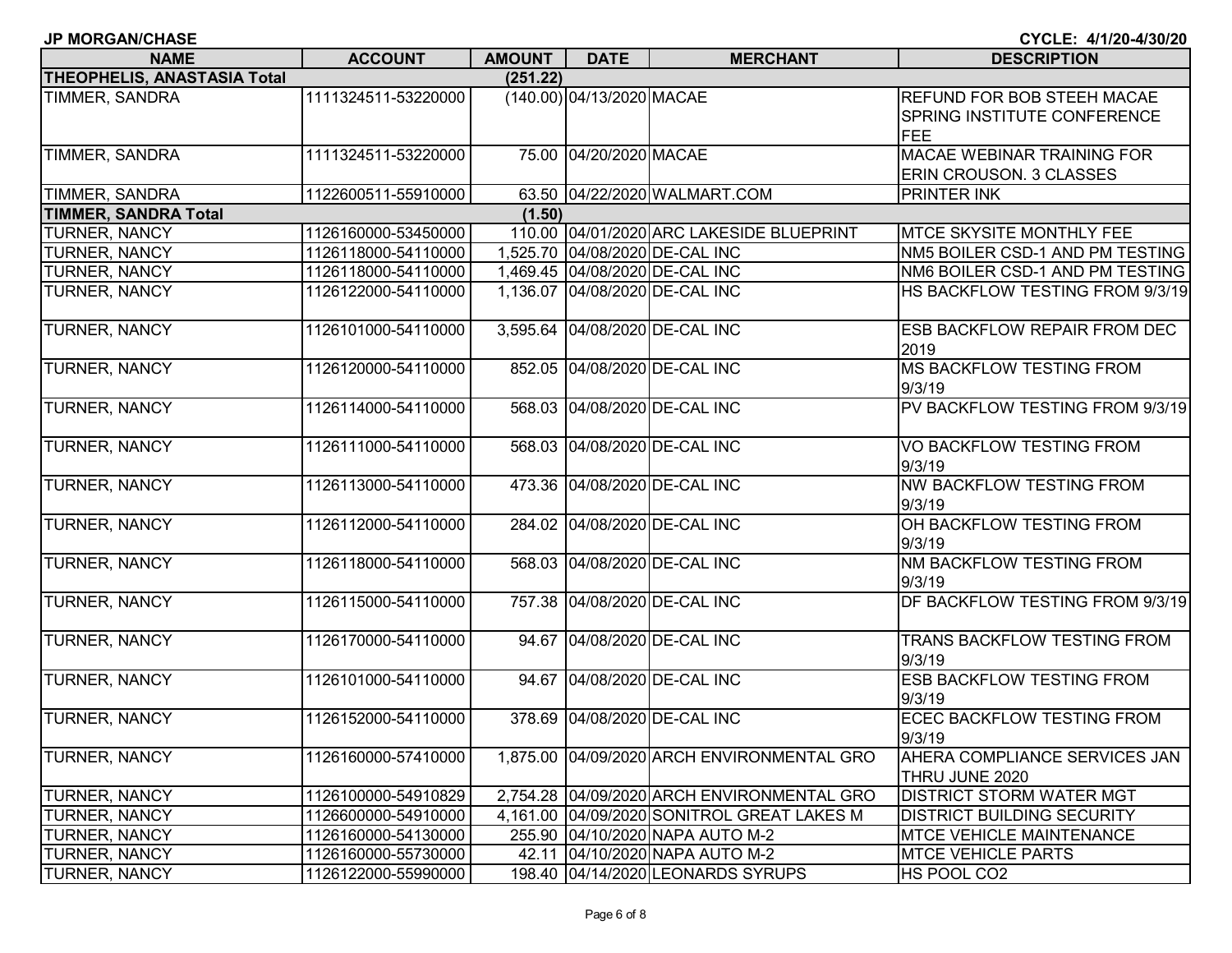| <b>JP MORGAN/CHASE</b>         |                     |               |                        |                                            | CYCLE: 4/1/20-4/30/20                 |
|--------------------------------|---------------------|---------------|------------------------|--------------------------------------------|---------------------------------------|
| <b>NAME</b>                    | <b>ACCOUNT</b>      | <b>AMOUNT</b> | <b>DATE</b>            | <b>MERCHANT</b>                            | <b>DESCRIPTION</b>                    |
| TURNER, NANCY                  | 1126114000-54120000 |               |                        | 195.00 04/16/2020 NATIONAL TIME            | PV - SERVICE RESPONSE CHARGE          |
|                                |                     |               |                        |                                            | (ZONE-1) ALARM SYSTEM REPAIR          |
| TURNER, NANCY                  | 1126170000-54910000 |               |                        | 503.85 04/17/2020 ARCH ENVIRONMENTAL GRO   | UST A/B OPERATOR CONSULTING           |
| TURNER, NANCY                  | 4126122951-54110000 |               |                        | 9,500.00 04/17/2020 IN *SERVICEPRO PLUMBIN | HS NORTH SEWER EJECTION PUMP          |
|                                |                     |               |                        |                                            | REPLACEMENT - SF PG 69                |
| <b>TURNER, NANCY</b>           | 1126105000-54110000 |               |                        | 31.00 04/23/2020 PREMIER PEST MANAG        | <b>NATC PEST MGT</b>                  |
| TURNER, NANCY                  | 1126115000-54110000 |               |                        | 28.00 04/23/2020 PREMIER PEST MANAG        | DF PEST MGT                           |
| TURNER, NANCY                  | 1126152000-54110000 |               |                        | 37.00 04/23/2020 PREMIER PEST MANAG        | <b>ECEC PEST MGT</b>                  |
| TURNER, NANCY                  | 1126101000-54110000 |               |                        | 43.00 04/23/2020 PREMIER PEST MANAG        | <b>ESB PEST MGT</b>                   |
| TURNER, NANCY                  | 1126122000-54110000 |               |                        | 33.00 04/23/2020 PREMIER PEST MANAG        | HS PEST MGT                           |
| TURNER, NANCY                  | 1126103000-54110000 |               |                        | 28.00 04/23/2020 PREMIER PEST MANAG        | <b>ITC PEST MGT</b>                   |
| TURNER, NANCY                  | 1126120000-54110000 |               |                        | 37.00 04/23/2020 PREMIER PEST MANAG        | <b>MS PEST MGT</b>                    |
| TURNER, NANCY                  | 1126118000-54110000 |               |                        | 56.00 04/23/2020 PREMIER PEST MANAG        | <b>NM PEST MGT</b>                    |
| TURNER, NANCY                  | 1126113000-54110000 |               |                        | 28.00 04/23/2020 PREMIER PEST MANAG        | <b>NW PEST MGT</b>                    |
| TURNER, NANCY                  | 1126112000-54110000 |               |                        | 28.00 04/23/2020 PREMIER PEST MANAG        | OH PEST MGT                           |
| TURNER, NANCY                  | 1126114000-54110000 |               |                        | 28.00 04/23/2020 PREMIER PEST MANAG        | PV PEST MGT                           |
| TURNER, NANCY                  | 1126111000-54110000 |               |                        | 35.00 04/23/2020 PREMIER PEST MANAG        | <b>VO PEST MGT</b>                    |
| TURNER, NANCY                  | 1126160000-53610000 |               |                        | 836.54 04/23/2020 PRINTNOLOGY INC          | <b>DISTRICT COVID 19 SIGNS</b>        |
| <b>TURNER, NANCY</b>           | 1126115000-54120000 |               |                        | 310.00 04/23/2020 SONITROL GREAT LAKES M   | DF REPAIRED GROUND FAULT IN           |
|                                |                     |               |                        |                                            | <b>ACCESS CONTROL PANEL</b>           |
| TURNER, NANCY                  | 1126160000-55993000 |               |                        | 35.42 04/23/2020 TARGET SPECIALTY PROD     | <b>MTCE - FOAM MAKER FOR MTCE</b>     |
|                                |                     |               |                        |                                            | <b>SPRAYER</b>                        |
| TURNER, NANCY                  | 1126114000-54110000 |               |                        | 300.00 04/24/2020 HOH WATER TECHNOLOGY     | PV WATER TREATMENT                    |
| TURNER, NANCY                  | 1126113000-54110000 |               |                        | 700.00 04/24/2020 HOH WATER TECHNOLOGY     | <b>NW WATER TREATMENT</b>             |
| <b>TURNER, NANCY</b>           | 1126152000-54110000 |               |                        | 600.00 04/24/2020 HOH WATER TECHNOLOGY     | <b>ECEC WATER TREATMENT</b>           |
| TURNER, NANCY                  | 1126111000-54120000 |               |                        | 425.80 04/24/2020 NATIONAL TIME            | <b>VO - SERVICE RESPONSE CHARGE</b>   |
|                                |                     |               |                        |                                            | (ZONE-1) ALARM SYSTEM REPAIR          |
| <b>TURNER, NANCY</b>           | 1126114000-54120000 |               |                        | 804.00 04/24/2020 NATIONAL TIME            | PV REPLACED POWER BOARD ON            |
|                                |                     |               |                        |                                            | <b>NAC PANEL</b>                      |
| <b>TURNER, NANCY</b>           | 1126160000-55992000 |               |                        | 331.44 04/27/2020 THE TRANE COMPANY        | CHEMICAL CLEANAIR GELL BRICK          |
|                                |                     |               |                        |                                            | FOR WALL UNIT                         |
| <b>TURNER, NANCY</b>           | 1126112000-54120000 |               | 608.25 04/29/2020 CTEC |                                            | OH REPAIRED SPEAKER LINE              |
|                                |                     |               |                        |                                            | <b>OUTSIDE MAIN OFFICE FOR PAGING</b> |
|                                |                     |               |                        |                                            | <b>SYSTEM</b>                         |
| TURNER, NANCY                  | 1126160000-53450000 |               |                        | 110.00 04/30/2020 ARC LAKESIDE BLUEPRINT   | <b>MTCE MONTHLY SKYSITE FEE</b>       |
| <b>TURNER, NANCY Total</b>     |                     | 37,434.78     |                        |                                            |                                       |
| VUICHARD, TATIANA              | 1331100000-53610000 |               |                        | 6,038.00 04/23/2020 HEARST NEWSPAPERS-ADV  | COMMUNITY ED SPRING BROCHURE          |
| <b>VUICHARD, TATIANA Total</b> |                     | 6,038.00      |                        |                                            |                                       |
| <b>WARECK, MICHELE</b>         | 2929622143-57920000 |               |                        | (1,829.00) 04/02/2020 FISHER THEATRE       | <b>REFUND FOR FISHER THEATER</b>      |
|                                |                     |               |                        |                                            | <b>TICKETS</b>                        |
| <b>WARECK, MICHELE</b>         | 2929622108-57920000 |               |                        | 155.98  04/08/2020 EDIBLE ARRANGEMENTS 27  | <b>SYMPATHY ARRANGEMENTS FOR</b>      |

STAFF MEMBERS